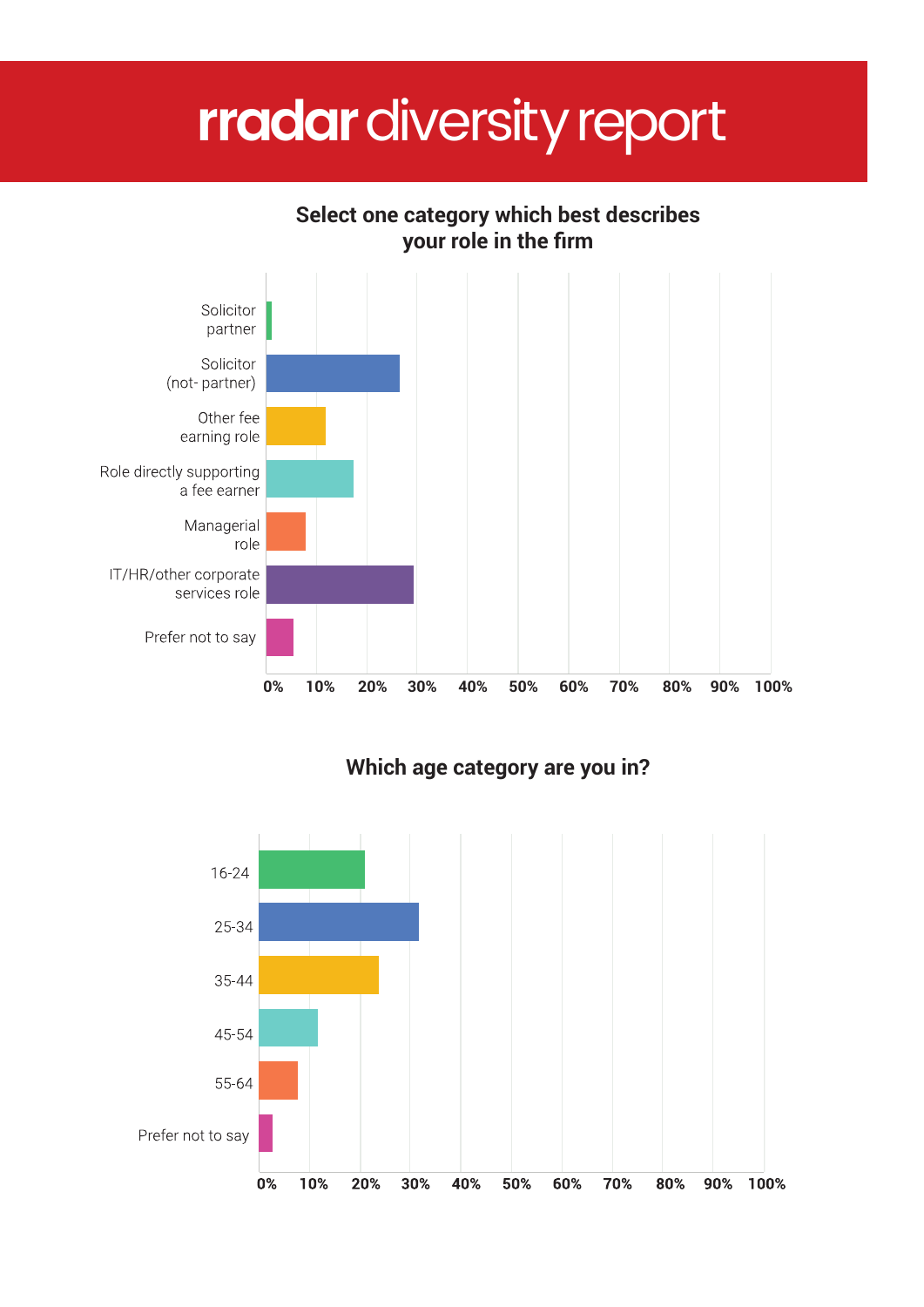#### **Which gender do you identify with?**



#### **Do you consider your own gender identity to be different from that associated with your sex as registered at birth?**

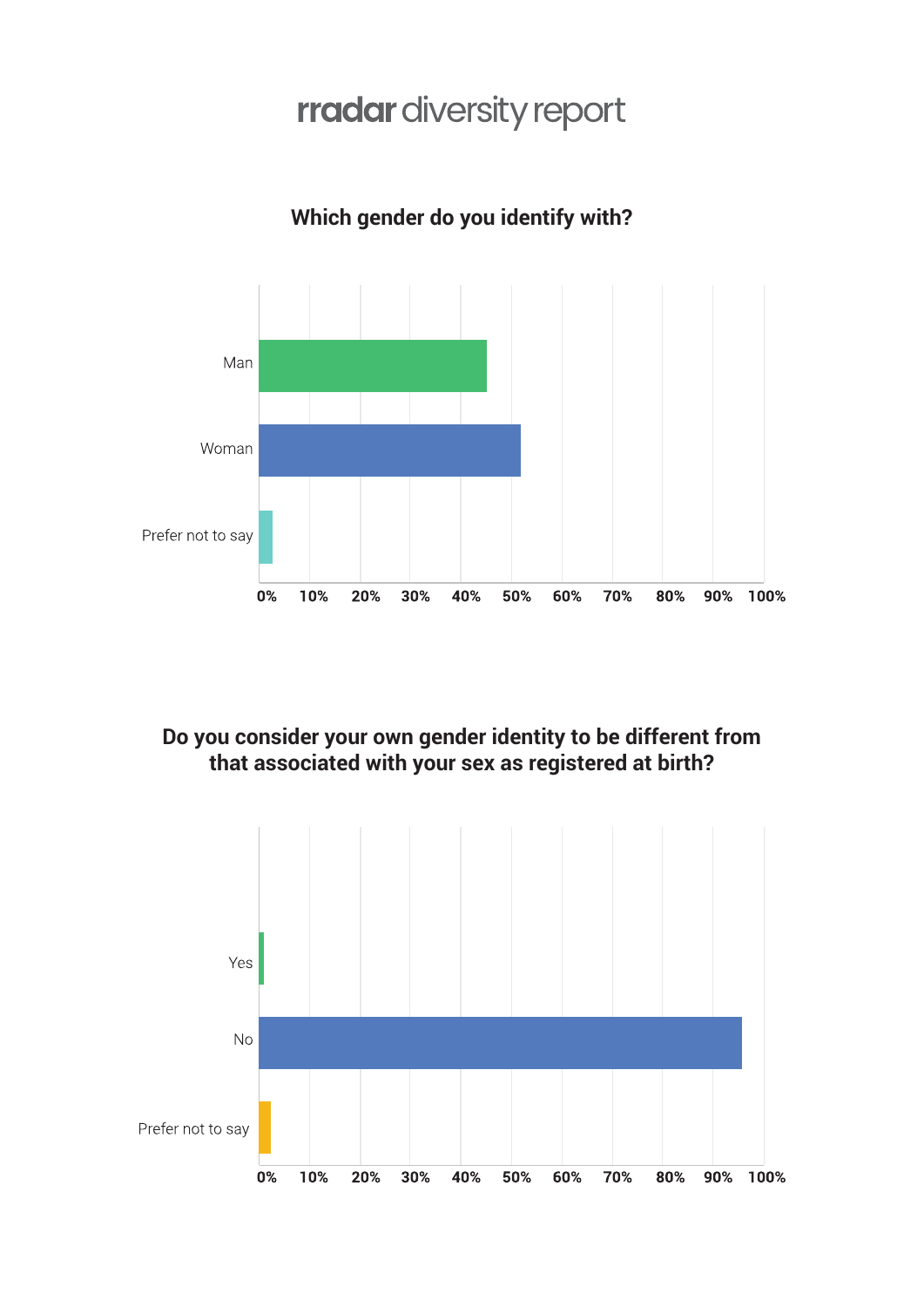# Yes **No**

**Do you consider yourself to have a disability according to the definition in the Equality Act 2010?**



40%

50%

60%

70%

80% 90% 100%

Prefer not to say

 $0\%$ 

10%

20%

30%

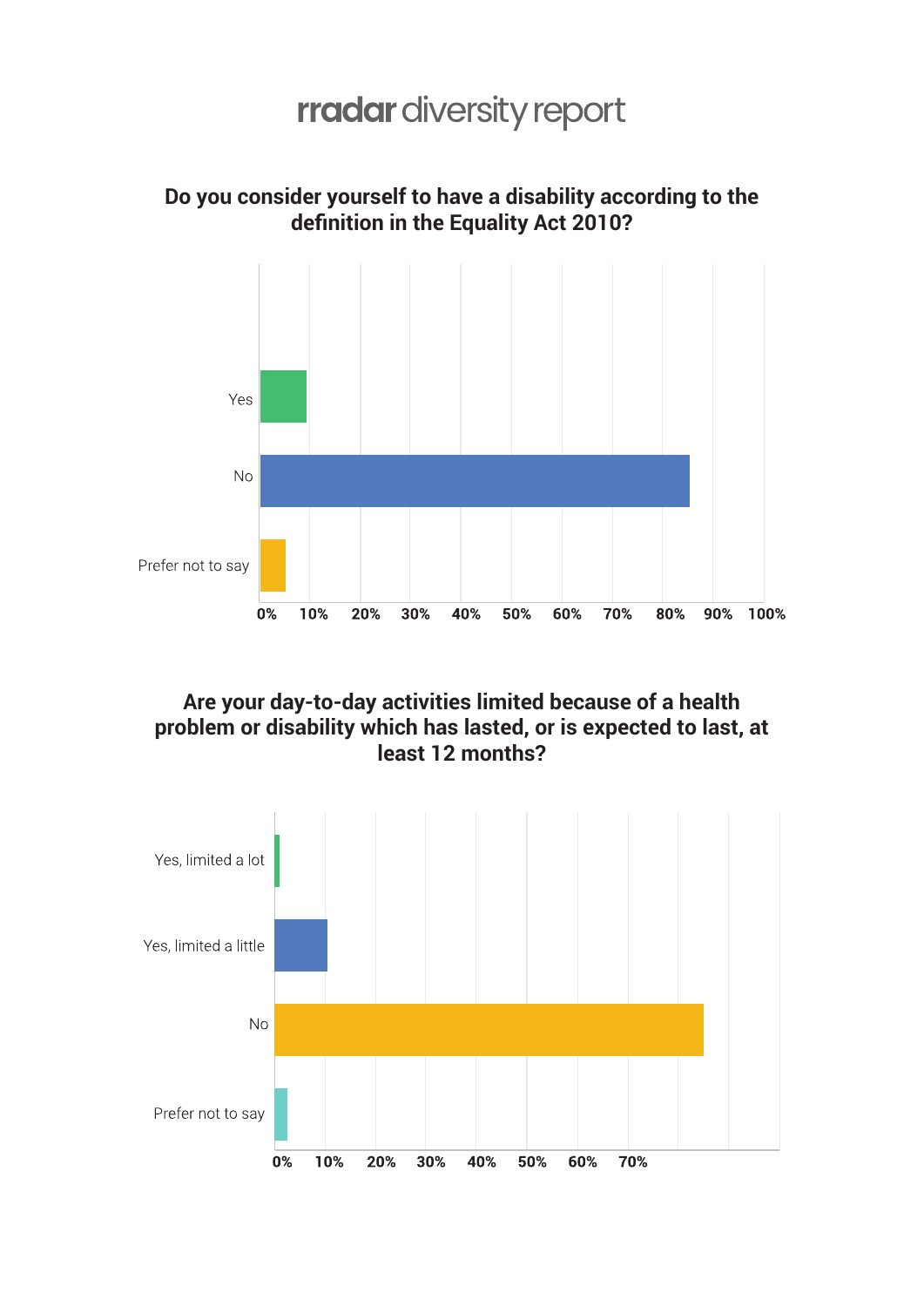

#### **What is your ethnic group?**

#### **What is your religion or belief?**

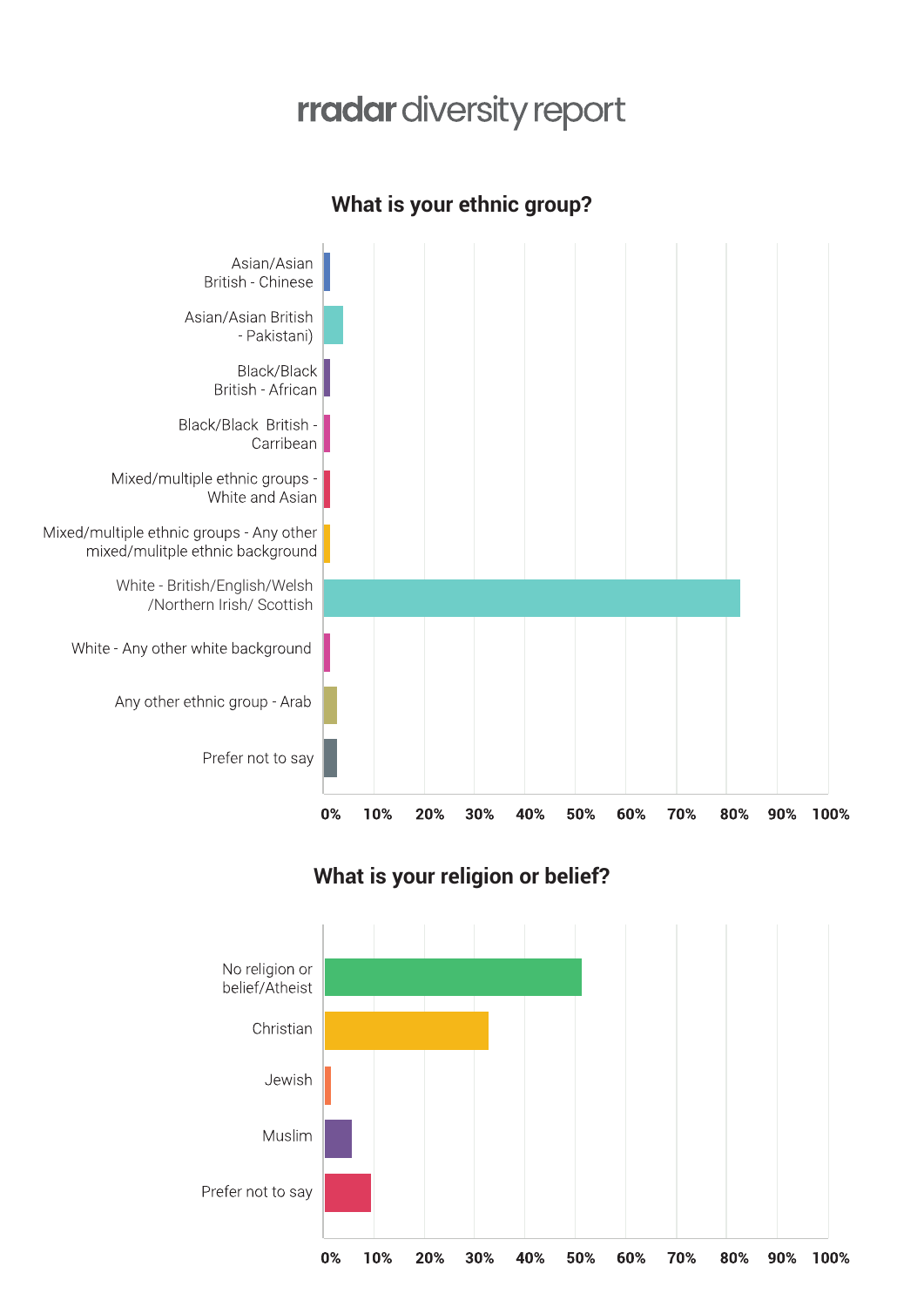#### **What is your sexual orientation?**



**Did you mainly attend a state or fee paying school between the ages 11 – 18?**

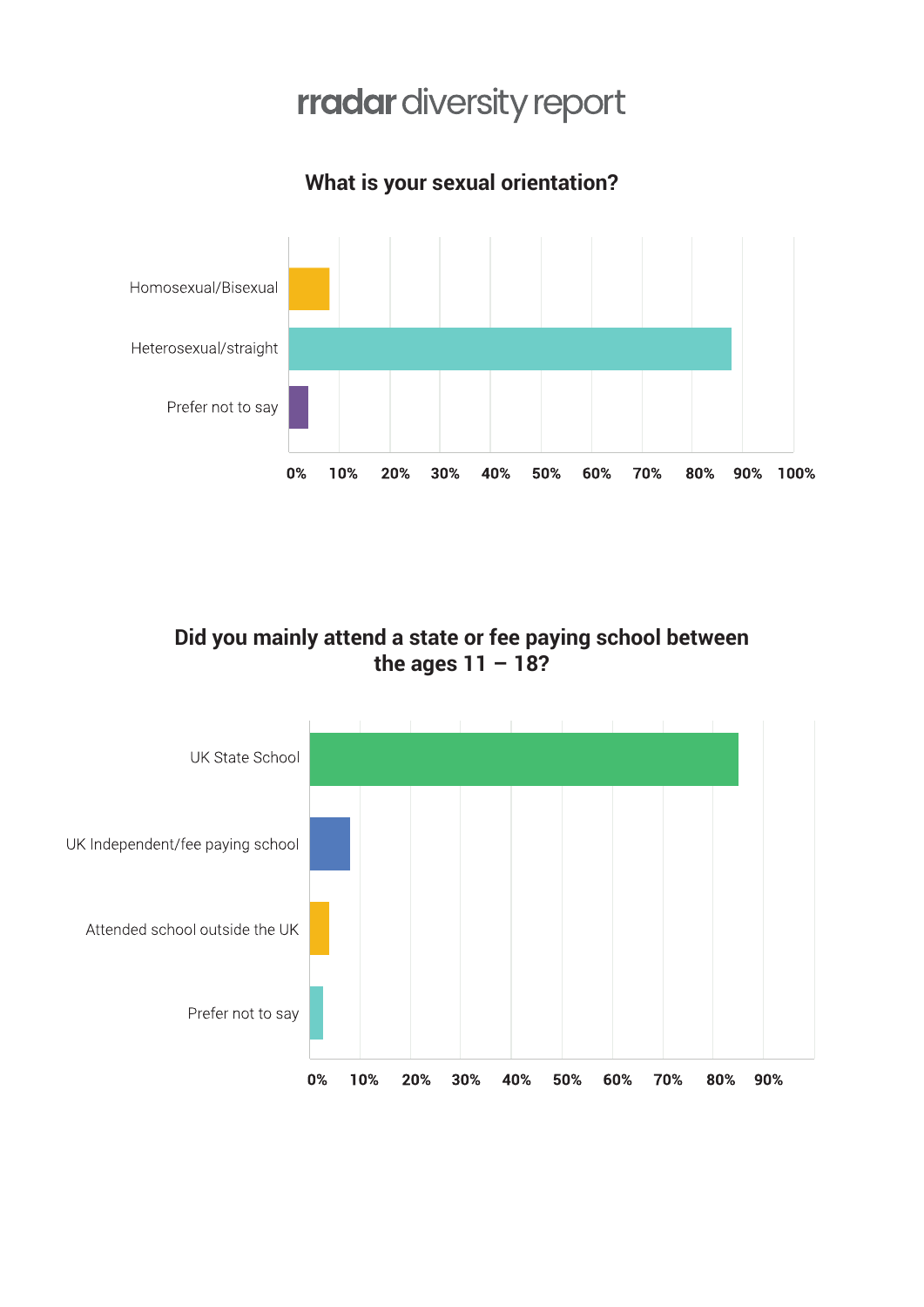#### **If you went to University (to study a BA, BSc course or higher), were you part of the first generation of your family to do so?**



#### **Are you a primary carer for a child or children under 18?**